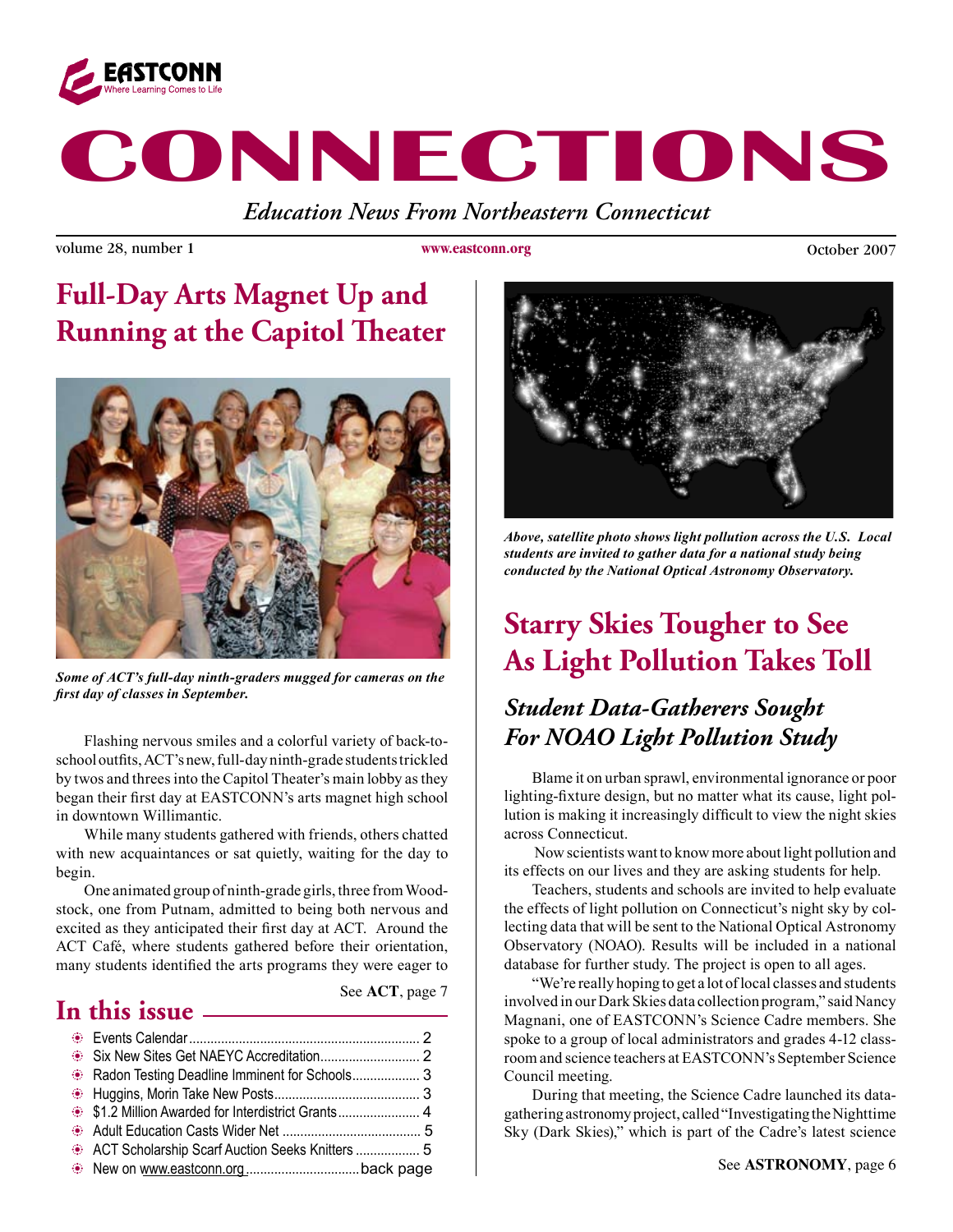# **Calendar of EASTCONN Events**



### **OCTOBER 2007**

29 .............Teaching CMT Reading Objectives A2 & A5 30 .............Excel Basics for Educators 31 .............Teaching Reader Response in the Grades 9-12

English Classroom

### **NOVEMBER 2007**

- 1 .............Empowering Writers: Expository Writing
- 6 ............. Help Meet NCLB Requirements by Addressing Non-Academic Barriers to Learning
- 7 .............ELL Strategies for Classroom Teachers
- 7 ............. Mimios™ in the Classroom
- 14 .............Teaching CMT Reading Objectives C1 & C2
- 15 .............Character Creation for Writing Engagement,
- CAPT & CMT Preparation, Too!
- 15 .............Exploring Immigration and Community
- 15 ............. URSA/NASA Meeting
- 27 ............. Making Ratios Real
- 28 .............Teaching CMT Reading Objectives B1 & D1
- 29 ............. Helping Students Discover the Joy of Reading
- 29 .............Technology Council

### **DECEMBER 2007**

- 5 ............. First Years of Teaching
- 5 .............Regional Staff Development Council
- 6 .............Interactive Whiteboard Technology SMART Board™ & Mimios™
- 7 .............Real Strategies to Raise CMTs through Poetry, Reading & Writing
- 7 ............. Teaching CMT Reading Objectives A4, D2 & D3
- 10 & 2/12 . Using Picture Books in Middle School & High School to Teach Writing
- 11 .............Teaching Science Process Skills
- 11 .............Blogging Basics
- 13 ............. URSA/NASA Legislative Breakfast Meeting
- 14 .............ConnCASE Meeting

### **JANUARY 2008**

- 9 ............. Special Education and ELLs When Do We Test?
- 10 ............. Math Council
- 11 .............ConnCASE Meeting
- 15 .............Wikis and Blogs for Collaboration and Learning
- 16 .............Regional Staff Development Council
- 17 .............Creating a Classroom Community Using Adventure Education
- 23 ............. Science Council
- 24 .............Language Arts Council
- 24 .............Technology Council

*Note: Workshops fll up quickly. Please reserve seats early. EASTCONN workshops are subject to change. Please e-mail the EASTCONN Conference Offce at conferenceoffce@eastconn.org for more information about any of the meetings and workshops listed here. Register online for any of the above workshops at www.eastconn.org. Click on "Workshops."*

### **Fourth Annual ACT Scholarship Fund 5K Road Race**

### **Saturday, October 20, 2007 Race begins: 10 a.m.** *(rain or shine)* **From: Capitol Theater, 896 Main St., Willimantic**

Relatively fat, USATF-certifed course through Willimantic's historic, residential streets. **Walkers and runners welcome! Registration**: \$18 before Oct.14 *(or \$20 on race day, from 8-9:45 a.m.).* All proceeds beneft ACT students.

**To register**, contact: Tracy Goodell-Pelletier, 465-5636, x2110, or act5krun@yahoo.com.

 $\circledast$   $\circledast$   $\circledast$ 



# **accredited by NAEYC in the EASTCONN region:**

- Ashford Schools Preschool and Kindergarten
- Brooklyn Schools Kindergarten Program
- <sup>g</sup> Charles Randall Head Start, Jewett City
- Griswold Integrated Preschool
- New Heights Child Development Program, Columbia
- Plainfield Readiness Program, Plainfield

NAEYC Accreditation represents the mark of quality in early childhood education. To achieve NAEYC Accreditation, early childhood education programs volunteer to be measured against the most robust and rigorous national standards on education, health and safety. Today, nearly 10,000 NAEYC accredited early childhood education programs serve families around the nation.

Early childhood experiences—from birth to age 8—have an enormous impact on children's lifelong learning and positively contribute to their health and development. Early childhood education programs with the mark of quality beneft children with greater readiness for and success in school.

– Excerpted from the NAEYC Web site

#### **EASTCONN Administration**

Paula M. Colen, Executive Director

### **EASTCONN** *Connections*

Writer/Editor: Teddie Sleight ~ tsleight@eastconn.org Assistant: Cindy Laurendeau  $\sim$  claurendeau $@$ eastconn.org

### **Communications Department**

Dotty Budnick, Director

**EASTCONN**, 376 Hartford Turnpike, Hampton, CT 06247 860-455-0707 FAX: 860-455-0691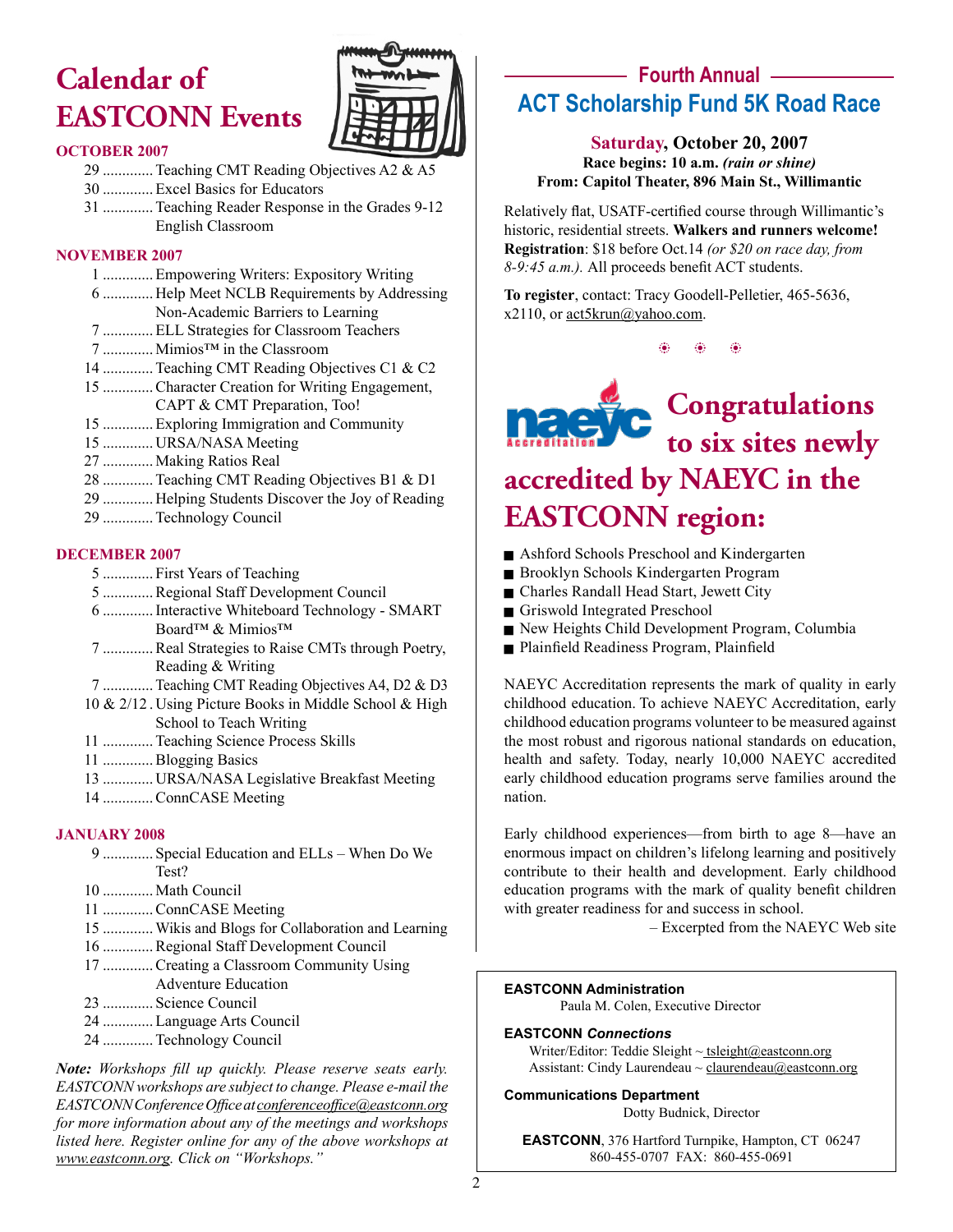### **Jan. 1st Deadline Looming For School Radon Testing**



EASTCONN now has the expertise to check for radon in area schools, agency offcials have announced, noting that time is running out for schools to conduct radon testing in air and water before the state-mandated deadline of January 1, 2008.

EASTCONN Director of Facilities

Mike Akana is now certifed by the Connecticut Department of Public Health and the National Radon Safety Board to test schools, day-care centers and homes for radon. Akana has successfully completed both the NRSB and the state Department of Public Health's radon measurement training courses.

Connecticut General Statute §10-220(d) requires that every school building in the state of Connecticut be evaluated for radon levels in *air and water* prior to January 1, 2008, and every fve years thereafter.

The new radon-testing law, passed in 2006, requires that Connecticut school districts conduct radon testing under specifc guidelines between November 1 and March 31 in any given year. Only certifed radon inspectors are allowed to conduct radon testing in schools, according to state DPH officials.

To obtain more information about EASTCONN's radon testing services or to discuss any of your facilities, maintenance or IT-related needs, call Akana at 860-455-0707, or e-mail him at makana@eastconn.org. There is no obligation.

To learn more about radon, visit www.eastconn.org and click on **Organizational Support Services**. In the lower left-hand corner, click on Radon Measurement Service Provider, which will take you to a page flled with valuable radon facts and links.

 $\circledast$   $\circledast$   $\circledast$ 

### **CSDE Commissioner Visits Hampton**



*Left to right: CSDE Commissioner Dr. Mark K. McQuillan, and superintendents Dr. Gordon Schimmel (Mansfeld), Dr. Francis Baran (Woodstock) and Dr. Donna Bernard (Coventry) take a moment to chat following the September URSA/NASA meeting held at EASTCONN's Central Offce in Hampton.*

# **Jim Huggins is New Director of Teaching, Learning & Technology for EASTCONN**

 Jim Huggins has been named EASTCONN's Director of Teaching, Learning & Technology.

 Huggins said he and his staff would focus on providing EASTCONN districts with the resources and support necessary to address important education issues that individual districts have identifed, as well as those targeted by the state's new Commissioner of Education, Mark K. McQuillan.

"Commissioner McQuillan has said he wants Connecticut educators to focus on some very specifc issues," Huggins said, "including early childhood, high academic achievement in reading, writing, math and science, ELL, high school reform and redesign, and data-driven school improvement."

Huggins said his new division will also focus on new technologies that will support 21<sup>st</sup>-century teaching and learning.

Huggins has been with EASTCONN for nine years, most recently leading the agency's Teaching & Learning division. Previously, Jim taught at Rhode Island College. He is also a former elementary computer teacher and holds a master's degree in Computers in Education.

 $\circledast$   $\circledast$   $\circledast$ 

### **EASTCONN Welcomes New Clinical Director, Ron Morin**



*Ron Morin, EASTCONN's new Clinical Director*

Formerly the director of pupil services for Bolton Public Schools and supervisor of special services for Bristol Public Schools, Morin worked for 15 years providing services and program development for a wide variety of student populations, including those with autism, Down Syndrome, Williams Syndrome and multiple disabilities.

Southern Connecticut State University granted Morin a B.A. in psychology and both an M.S. and Sixth-Year degree in school psychology. Morin earned his Sixth-Year administrative certifcate from Sacred Heart University.

Reach Ron Morin at EASTCONN's PACE North at 860- 779-5613, or via e-mail at rmorin@eastconn.org.

an extensive background in psychology, pupil services, specialized-population services and administration. As Clinical Director, Morin will oversee the clinical components of the agency's day treatment programs, provide

 EASTCONN recently welcomed its new Clinical Director, Ron Morin, who brings to the position

student program and special education consultative services and play a leadership role in expanding EASTCONN's autism services.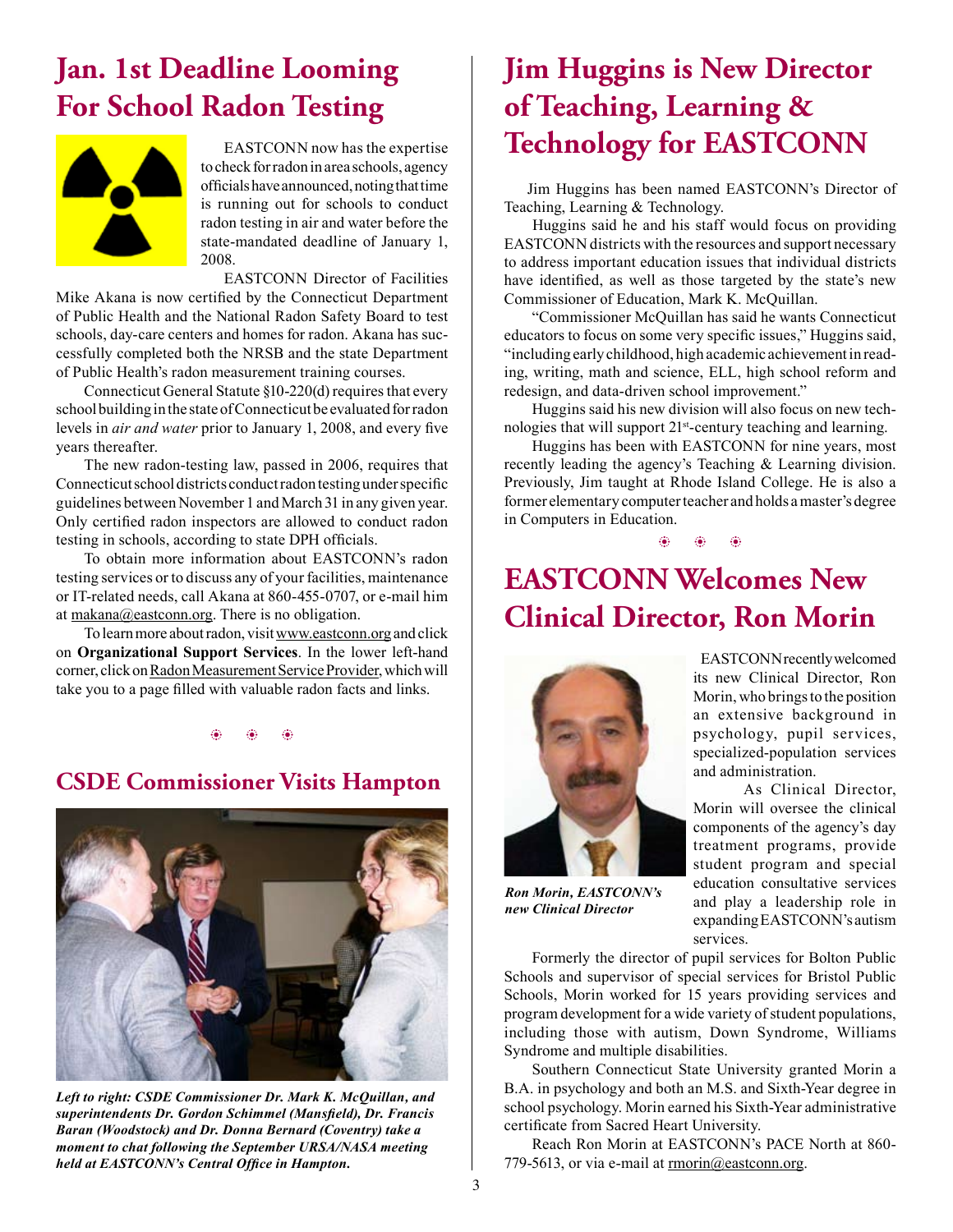### **\$1.2 million for Interdistrict Grants Awarded for 2007-2009**

The Connecticut State Department of Education has awarded EASTCONN and its partner school districts about \$1.2 million in Interdistrict Grants that aim to promote multicultural understanding among students from different backgrounds.

 "We are pleased to announce that along with our partner school districts, we have been awarded 13 Interdistrict Grants for the 2007-2009 grant cycle," said Nancy Vitale, EASTCONN's Interdistrict Grants program manager. Over the last two years, Interdistrict Grants have served more than 5,000 students, grades 2 to 12, from northeastern Connecticut towns, Vitale said.

State-funded Interdistrict Grants are intended to promote multicultural understanding; reduce racial, ethnic, social and economic isolation; increase student academic achievement; and build positive, meaningful relationships among students from different backgrounds and school districts.

### *"...students not only explore exciting new academic subjects and ideas, they also explore new relationships with one another."*

Partner schools in the Interdistrict Grant program include 32 towns in northeastern Connecticut.

"If it weren't for the Interdistrict Grants, many of the students in our northeastern Connecticut region might never form friendships with students from other schools," Vitale said.

"Through Interdistrict Grants, students not only explore exciting new academic subjects and ideas, they also explore new relationships with one another. It's a terrifc opportunity for students and teachers alike," said Vitale.

Vitale said the Interdistrict Grant program succeeds because of the exemplary work done by northeastern Connecticut's educators.

"We have been able to obtain these grants because of our region's commitment to promoting Interdistrict Grant goals,"



*Students participated in a Faces of Culture workshop in September. They are shown creating handmade books, which they will use to document their trips throughout the year to the Museum of Fine Arts in Boston, Harvard's Fogg Art Museum, the Slater Museum at Norwich Free Academy and a plen air painting class at Roseland Cottage in Woodstock.*

Vitale said. "But none of it would be possible without the devotion and creativity of the teachers involved."

The 2007-2009 Interdistrict Grants for northeastern Connecticut include:

 **Creating Community Builders,** grades 7-12: Students integrate art, science and technology in the service of others through community projects. Interdistrict teams of students collaborate to plan, design, coordinate and present their fnished products to community members.

**Expanding Horizons,** grades 6-8: A yearlong exploration of real-world, scientifc endeavors tests students' problem-solving skills, content knowledge, creativity and teamwork as they learn how scientists investigate and explain physical phenomena.

**Faces of Culture,** grades 8-12: Viewed through the lenses of several different historical periods, this engaging, interdisciplinary study of culture culminates in student art projects and performances that are showcased at an annual arts symposium.

*NEW! \*\** **Forensics 101,** grades 5-12: Together, students apply science and technology to investigate and solve problems associated with ecological conundrums, unsolved mysteries from history and mock criminal investigations.

**Imagination Connection**, grade 2: Using literacy as a common foundation for enhancing multicultural awareness, students write, illustrate and produce their own storybooks or books of poetry as they make new friends across town boundaries.

**Legacy Explorations**, grade 6: Students study human-rights heroes/heroines and work with both original documents and artwork to better understand humanity's ongoing struggle for social justice, human rights and freedom.

**Mosaic**, grades 7-12: This experientially based leadership training program focuses on student team-building and community engagement as students grapple with real-world, servicelearning projects.

**New Images: Connecticut Youth Learn Together**, grades 9- 12: Students explore digital photography and creative writing as they share their views on how people express and elicit emotion. In the process, students create their own books, photographs, short stories or poetry, which they share during a culminating exhibition.

**Skills for Success**, grades 9-12: Students participate in team-building and workshops to develop project-planning and management skills, technical writing and reading skills, as they work to master both the personal and interpersonal skills for the workplace and post-secondary educational settings.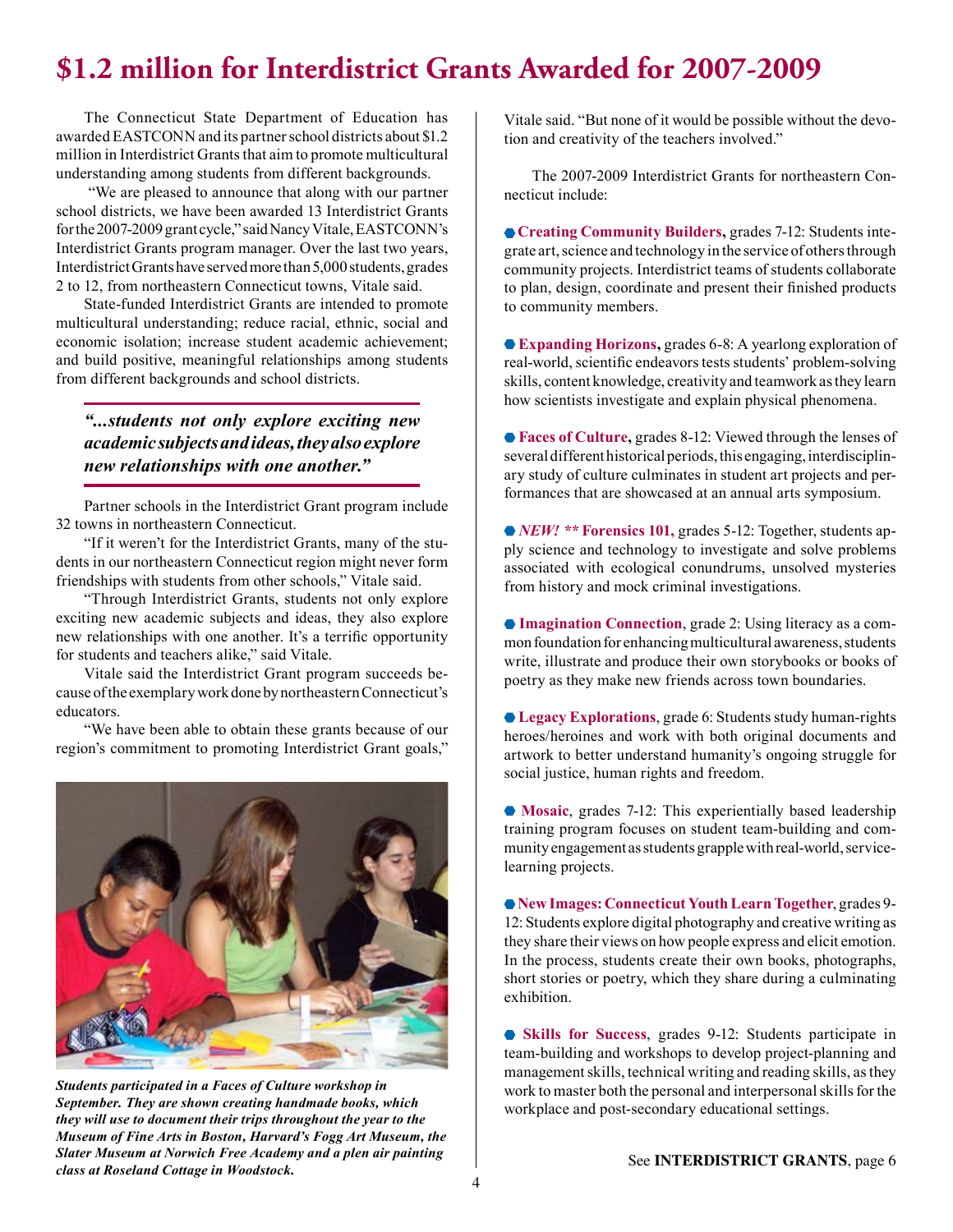### **Adult Education Aims to Improve Job Options for Residents**

EASTCONN Adult Services is reaching out to eastern Connecticut residents with a growing number of programs that include new, on-site classes for area employees and businesses, a promising collaboration for out-of-school youth, Future Skills classes that focus on specifc, workplace profciencies, and new online courses — all aimed at augmenting the range of adult education options in the area and improving residents' employment options.

"So often, when people think of adult education, they think of GED or high school credentialing," said Doris Dyer, EASTCONN's Director of Adult Services.

"But adult education has become so much more than that. We are reaching out to a bigger audience with new options, particularly by branching into employability-focused skills-training for businesses and residents."

*"The bottom line is that we are casting a broader net to reach and help more people."* — Catherine Menounos

Dyer said her Adult Services/Community Education staff understands that there are key underserved populations in the region, among them working parents who don't have the time to improve their skills using a traditional educational system.

One way EASTCONN Community Education services can reach these working adults/parents is through the workplace itself, Dyer said.

That's where Community Education Coordinator Catherine Menounos comes in.

Community Education is a division of EASTCONN Adult Services.

Menounos recently joined the Community Education staff in order to help bring education services in subjects like language, math, reading and writing to area businesses through classes that employees can attend while at work.

 "The changing face of adult services has challenged us to take a more proactive approach to educating the adult learner, especially those who are already employed," said Menounos. "It's a win-win for both the employer and the employee."

Menounos said on-site workplace classes are designed to help employers better communicate with their employees (through workplace Spanish, for example), in addition to improving employee business skills, and helping them better communicate



An adult education instructor assists a student during class. The on Adult Services.

with customers. The idea is also to improve workplace safety and morale, Menounos said.

Community Education's newly created translation services can also help non-English-speakers and English language learners better understand human resources materials, employee manuals, safety instructions, etc., Menounos said.

"The bottom line is that we are casting a broader net to reach and help more people," said Menounos.



*Director of Adult Services Doris Dyer, left, joins Community Education Coordinator Catherine Menounos during a recent meeting to discuss EASTCONN's new Adult Education options.*

EASTCONN is also collaborating with Norwich and New London adult education agencies, as well as the Thames Valley Council for Community Action (TVCCA), to offer the new Outof-School Youth "Get with the B.E.A.T" program. It is funded through the Eastern Workforce Investment Board (EWIB). Free for qualifed residents between the ages of 16 and 21, Out-of-School Youth "Get with the B.E.A.T" seeks to enroll eastern Connecticut students who have dropped out of high school, but want to obtain their high school diplomas.

Through the Out-of-School Youth "Get with the B.E.A.T." program, students can earn a high school diploma, develop work readiness and employment skills, improve their computer skills, search career options and look for employment, Dyer said.

Future Skills is another Community Education initiative that focuses on teaching unemployed residents specifc businessoriented skills with emphasis on improving their skills in office administration, business etiquette, business ethics, computers and offce machines, said Menounos.

"We want to help residents progress into new careers and increase their employment options," said Menounos.

Online classes through the "Ed2Go" offer yet another option for adults in the region, Dyer said.

To reach EASTCONN's Adult Services, contact Doris Dyer at 860-455-0707, or via e-mail at ddyer@eastconn.org. To learn more about Community Education, contact Catherine Menounos at 860-779-3384, or via e-mail at cmenounos@eastconn.org.

To see the Fall 2007 Community Education brochure link, visit EASTCONN's home page at www.eastconn.org. Or, click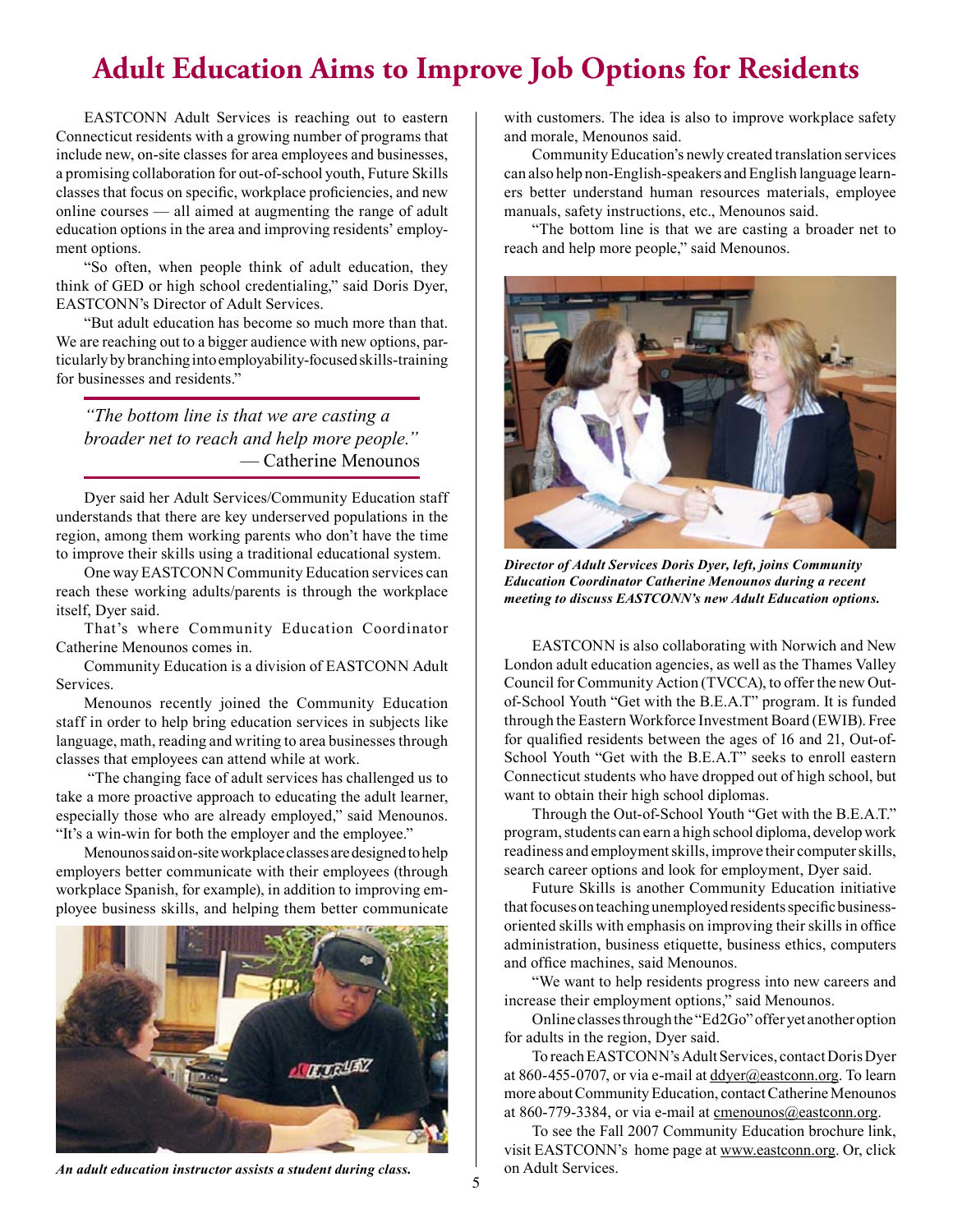#### **ASTRONOMY**, continued from page 1

enrichment initiative in northeastern Connecticut. The project is one among many EASTCONN science programs that are aligned with the Connecticut State Science Framework. The EASTCONN

Science Cadre was formed last year to help teachers better prepare students to excel in the sciences.

 In partnership with the Laser and Fiber Optic Technology program at Three Rivers Community College, EASTCONN will be the site coordinator for all the night-sky data collected by participants, according to Magnani. Data-gatherers will use a simple device called a sky quality meter (SQM) to measure light. EASTCONN will loan SQMs to participating schools, Magnani said, adding that those schools will also be invited to participate in the international 2008 Globe at Night initiative,



during which data-gatherers observe stars in and around the constellation Orion. Observations will help scientists measure light pollution worldwide.

The Cadre started the astronomy data-collection program as a way for students to measure and evaluate the effects of light pollution on our ability to view the wonders of the night sky.

Connecticut science author Bob Crelin, who wrote *There Once Was a Sky Full of Stars*, helped kick off the Science Cadre's astronomy data-gathering project during the Science Council meeting in Hampton.

During his presentation, Crelin described the causes of light pollution, which include poor light-fxture design, an increasing population, and simple ignorance. Artifcial light also affects



*Depicted here is a Sky Quality Meter (SQM), much like the ones EASTCONN will loan to schools and students who participate in the Dark Skies light pollution data-gathering project.*

other living things on our planet, he said. Crelin warned that as the skies dim, we are less and less connected to the skies – primarily because we can't see them. Consequently, we may lose touch with our past and the ancient myths associated with the constellations we know today. Studying the stars conveys scientifc information that is critical to our understanding of the universe, he said, adding that the Cadre's Dark Skies project would encourage students to connect with both science and history.

"Astronomy is a great way to engage kids in science," Crelin said. "Just by looking up at the night sky, students can look back in time 2.5 million years."

The astronomy initiative was made possible by grants from the Optical Society of America (OSA), the College of Technology Regional Center for Next Generation Manufacturing and with technical support from NOAO and the New England Board of Higher Education.

The purpose of NOAO, which is funded by the National Science Foundation, is to provide the best ground-based



astronomical telescopes to the nation's astronomers, to promote public understanding and support of science and to help advance all aspects of U.S. astronomy.

 To fnd out how you, your students or your school can participate in this astronomy data-gathering project, contact EASTCONN Science Cadre member Nancy Magnani at 860-455-0707 or, nmagnani@ eastconn.org.

*An artist's vision of Orion The Hunter, far left, is depicted next to a colorful star map of Orion, perhaps the world's best-known constellation because of its position on the Celestial Equator. Orion will be the focal point for 2008 Globe at Night.* 

 $\ddot{\bullet}$ 

### **INTERDISTRICT GRANTS**, continued from page 4

**Successful Journeys**, grade 9: In preparation for navigating the diffcult transition to high school, students develop and master important study habits and enhance their learning skills as they learn how to build relationships and sustain friendships. Writing, refecting, and journaling are key elements of this program.

**Systems Explorers**, grades 5-8: Working together in diverse engineering teams, students tackle complex problems, using LEGO construction challenges. Simultaneously, students build their problem-solving, critical-thinking, math and technology skills. The program culminates in the annual EASTCONN Robotics Challenge, during which students showcase their achievements.

**Water, Wildlife, People**, grades 4-6: This program focuses on ecosystems and man's impact on water resources and wildlife habitats as students explore the concept of diversity through the study of natural environments — from local, aquatic, fresh water streams to the estuaries of eastern Long Island Sound.

**Waves of History**, grades 9-12: Working closely with local writers and historians to select literature and original source documents, this program focuses on the history of cultural change, revealing the many different voices, cultural backgrounds and experiences of Connecticut's immigrants.

To learn more about Interdistrict Grant programs, contact Nancy Vitale at 860-455-0707, or at nvitale@eastconn.org.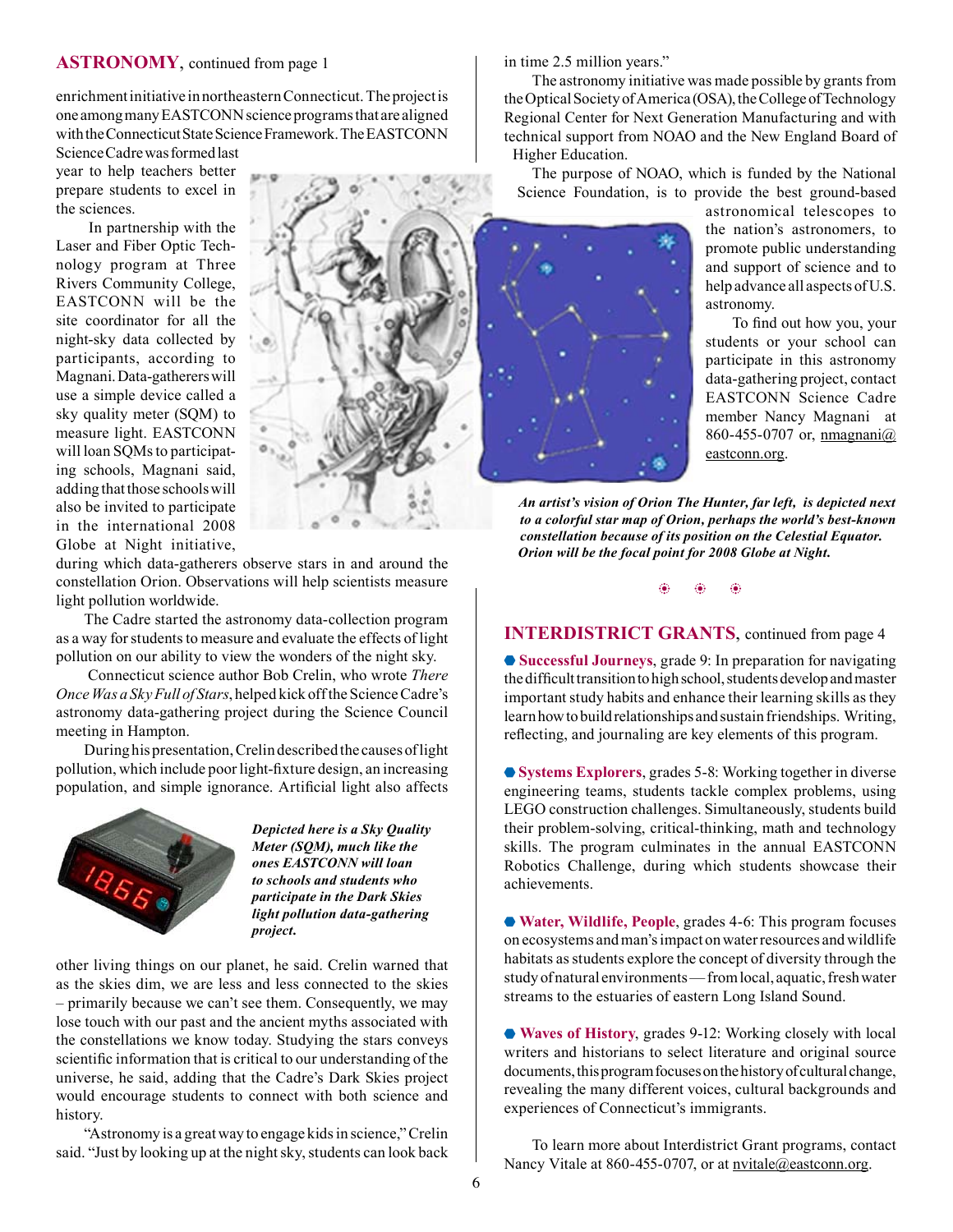#### **ACT**, continued from page 1

#### begin.

"I'm looking forward to the stop-animation program here," said one boy from Chaplin. "It's really supposed to be good."

"I want to be an actress," said another girl from Ashford, while a youngster from Chaplin, who said he was writing a novel, was looking forward to ACT's creative writing classes. Yet another girl from Coventry said she could hardly wait to start dance classes, while a Mansfeld youngster said he wanted to be a stage manager and was glad classes would start soon.

The new students were led to their lockers shortly after their arrival, and then back to ACT's main-stage theater, where they were formally greeted by Principal John Mayer.

"Welcome!" said Mayer to the students, who had gathered onstage in a large circle, dramatically lit from overhead by state-of-the-art Source Four spotlights.

"You are pioneers," Mayer continued. "This is your school. You are creating it. It's an amazing thing!"

The 24 ninth-graders are the frst group to attend ACT's new, full-day arts magnet high school at The Capitol Theater. Each morning, the ninth-graders receive rigorous instruction and support in core academics. Then they are joined by about 45 additional part-day ACT students, grades 9-12, who attend their hometown high schools each morning and travel to ACT each afternoon.

 The afternoon classes for both groups include dance, acting, voice, creative writing, videography, sound-and-lighting, set-building, costume design and directing. Eventually, EASTCONN, which administers ACT, plans to expand the full-day program to include grades 9 through 12.

As he joined several other ACT teachers to observe the ninth-grade students' arrival on their frst day in early September, EASTCONN Director of Education Services Thomas Cronin couldn't help smiling.

"I'm excited about the opportunities these kids will have at this school," said Cronin. "I'm also excited about the quality of education they're going to receive in this small, nurturing environment."

For more information about ACT's full-day or part-day programs, call Education Services Director Thomas Cronin at 860-455-0707, or e-mail him at  $t_{c}$  termin@eastconn.org.



# **Poetry Out Loud Contest Open to CT High Schools**

The Connecticut Commission on Culture & Tourism, in partnership with the Connecticut State Department of Education, has invited all of Connecticut's high school language arts teachers and library media specialists to participate in the third annual *Poetry Out Loud*, a national recitation student contest that will earn the champion a \$20,000 college scholarship.

High school students from the greater Hartford area participated in *Poetry Out Loud* in 2006 and 2007. Now, the state Commission wants to expand the program to all of Connecticut's high school students and educators. *Poetry Out Loud* is sponsored by The National Endowment for the Arts and The Poetry Foundation.

*POL* builds on the recent renaissance of poetry as an oral art form, as evidenced by the popularity of slam poetry and rap music. *POL* encourages students to learn about great poetry through memorization and performance, which can help them build self-confdence and improve their public-speaking skills as they learn about our literary heritage.

Winners at the classroom level will compete school-wide. Each school will send a fnalist to the state competition and from there, one student per state will advance to the *Poetry Out Loud* National Finals in Washington, D.C. More than 200,000 students will participate in *POL* this year.

To learn more, please contact Bonnie Koba in the Arts in Education division of the Connecticut Commission on Culture & Tourism at  $860-256-2730$ , or at bonnie.koba@ct.gov. Or, visit www.cultureandtourism.org.

### **Scarf Auction to Benefit ACT Scholarship Fund**



#### **Nov. 15-Dec. 16, 2007, Capitol Theater, Willimantic**

Donate your handmade knitted or crocheted scarves, hats, mittens or other fnely hand-wrought items to this annual silent auction. Bring crafted items to ACT by Nov. 14; give them to Elizabeth Macha in the ACT office, or mail them to ACT, 896 Main St., Willimantic, CT 06226. Call Elizabeth at 860-465-5636, ext. 2100, for more information about donating or bidding on items.

Silent bidding begins at 7 p.m., Nov. 15, during the annual ACT Showcase, and ends Sunday, Dec. 16, at the fnal ACT student performance of *The Wiz* (see p. 8).